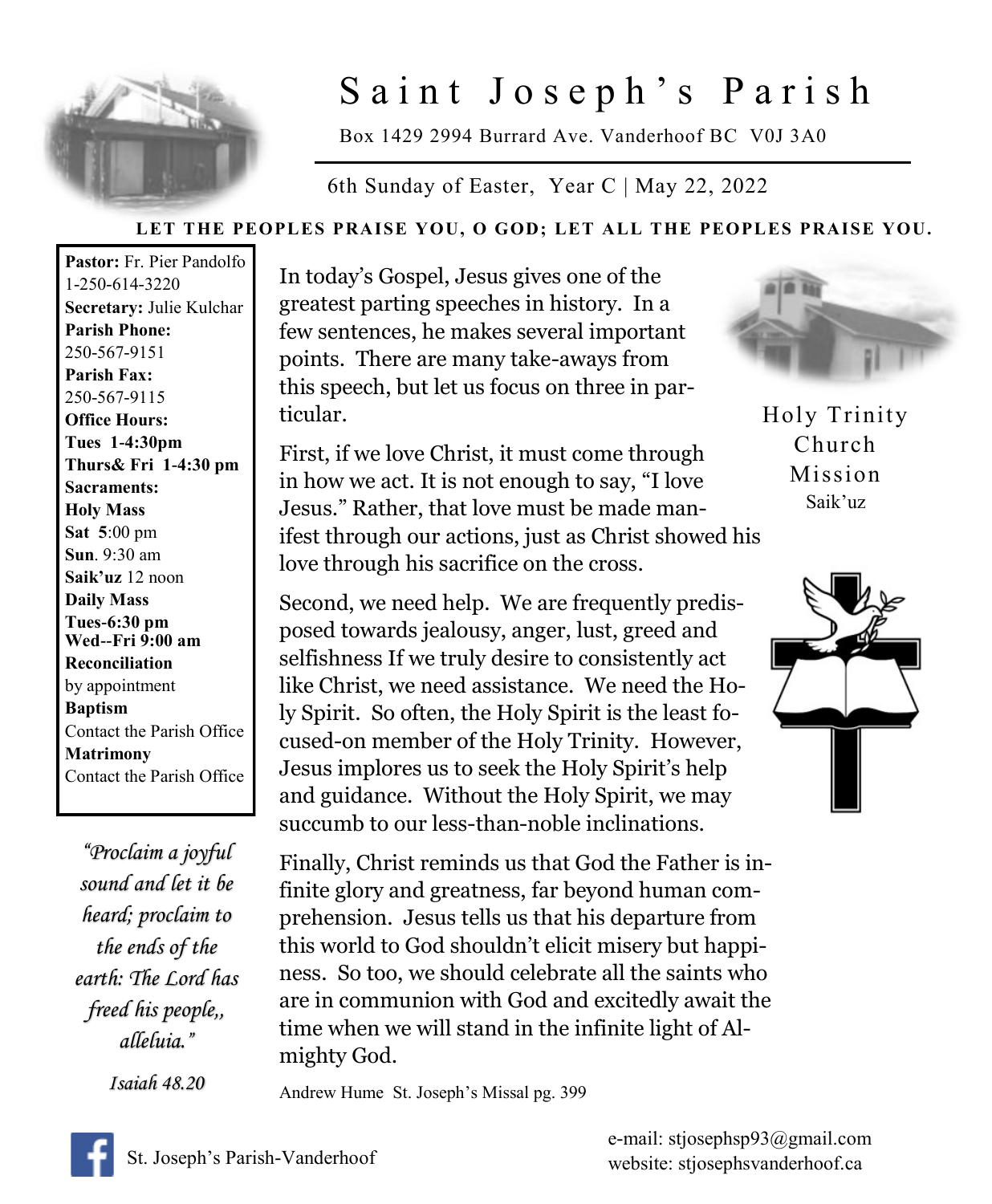

**Celebrating love that does not 'further' burden.** Jesus prepared his followers for his departure by promising them peace, guidance by the Holy Spirit, and his eventual return. Carrying on in his absence was not easy. Faith in him did not eliminate the need for the new church to make assignments, resolve issues or deal with conflict caused by new teachings. But they knew they were responsible for keeping his vision alive. They discerned, accommodated, made judgements, and acted on the strength of their deep faith. Just as we must continue to do. To love, and to will the good of the other person, is to experience burden and responsibility; our

goal is to ensure that we do not inflict 'further' burden.

**Homework:** As we engage in spring cleaning of our physical properties, let us spring clean our summer plans to make sure that attending Eucharist is not seen as a 'further' burden.

**May is the month of MOMS, Mary and the rosary.** We will be praying one decade of the Rosary as a meditation after communion to practice 'asking' Mary to help us to be closer to Jesus whom we have just received in Holy Communion.

**Morning Glory: mini retreat** to get to know Mary better during May, the month of Mary; log onto the free parish platform FORMED.

**Thank you, Good-bye, and blessings to Dr. Edwin Obarisiagbon.** Thank you for serving as our doctor, especially through the COVID pandemic; good-bye to your time in Vanderhoof and blessings on your home in Calgary.

**Transformed lives, transforming community:** (mission statement for evangelization); I had suggested that people keep a journal during Lent of God's actions in your life; keep the journal going through Easter, and when appropriate, we would like to include stories of transformation on our website.

PARISH ACTIVITIES **: SACRAMENTAL PREPARATION** : has begun; keep the candidates for Reconciliation, Eucharist, and Confirmation in your prayers; preparation is Saturdays from 3:15 to 4:45 pm;

PARISH ACTIVITIES**- Confirmation, June 13, 7pm:** please mark your calendars and come out to support our confirmandi. **First Holy Communion, June 19, 9:30am**, Feast of Corpus Christi.

PARISH ACTIVITIES**- Father's Day Brunch, June 19:** an assortment of menu items is being prepared; plan on attending.

PARISH ACTIVITIES **: Grounds Clean-up**; Saturdays from 10 to noon; our final clean up was May 21; thank you to so many people.

PARISH ACTIVITIES **: YEAR END BBQ, June 26.** Mark your calendar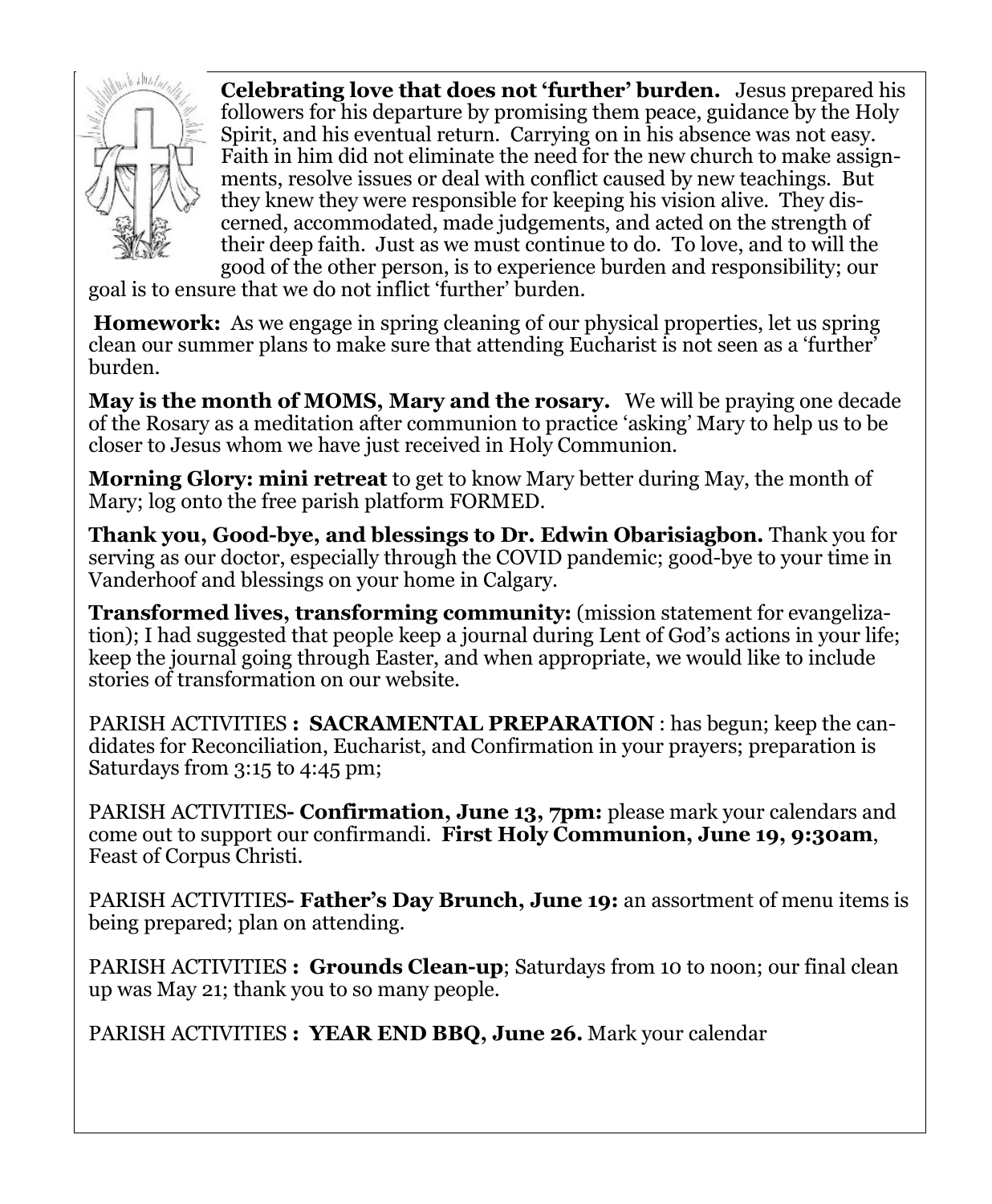## **Peace of Mind and Heart**

I am leaving you with a gift-peace of mind and heart. And the peace I give is a gift the world cannot give. So don't be troubled or afraid. John 14:27 (NLT)

Based on John 14:23-29



Mv eace I give you. John 14:27



| <b>WORDS</b>    | <b>HEARTS</b> | <b>SPIRIT</b> | <b>HOME</b>  | <b>GLAD</b> |
|-----------------|---------------|---------------|--------------|-------------|
| <b>TEACHING</b> | <b>FATHER</b> | LOVE          | OBEY         | <b>HOLY</b> |
| <b>GREATER</b>  | AFRAID        | <b>WORLD</b>  | <b>PEACE</b> | <b>COME</b> |